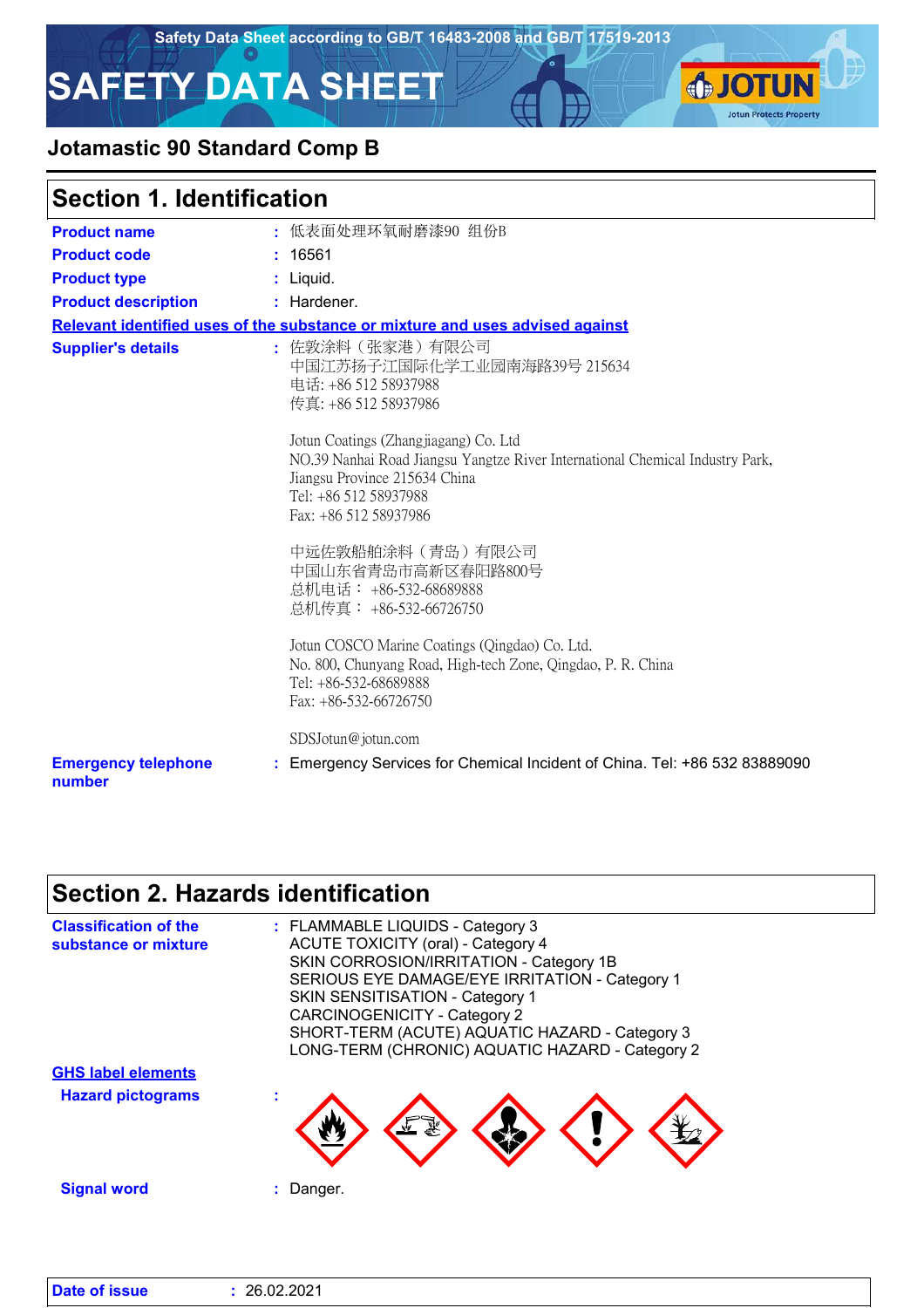### **Section 2. Hazards identification**

| <b>Hazard statements</b>        | : H226 - Flammable liquid and vapour.<br>H302 - Harmful if swallowed.<br>H314 - Causes severe skin burns and eye damage.<br>H317 - May cause an allergic skin reaction.<br>H318 - Causes serious eye damage.<br>H351 - Suspected of causing cancer.<br>H411 - Toxic to aquatic life with long lasting effects.                                                                                                                                                                                                                                                                                                                                                                                                                                                                                                                                                                                            |  |
|---------------------------------|-----------------------------------------------------------------------------------------------------------------------------------------------------------------------------------------------------------------------------------------------------------------------------------------------------------------------------------------------------------------------------------------------------------------------------------------------------------------------------------------------------------------------------------------------------------------------------------------------------------------------------------------------------------------------------------------------------------------------------------------------------------------------------------------------------------------------------------------------------------------------------------------------------------|--|
| <b>Precautionary statements</b> |                                                                                                                                                                                                                                                                                                                                                                                                                                                                                                                                                                                                                                                                                                                                                                                                                                                                                                           |  |
| <b>Prevention</b>               | : P201 - Obtain special instructions before use.<br>P280 - Wear protective gloves, protective clothing and eye or face protection.<br>P210 - Keep away from heat, hot surfaces, sparks, open flames and other ignition<br>sources. No smoking.<br>P273 - Avoid release to the environment.<br>P261 - Avoid breathing vapour.<br>P270 - Do not eat, drink or smoke when using this product.                                                                                                                                                                                                                                                                                                                                                                                                                                                                                                                |  |
| <b>Response</b>                 | P391 - Collect spillage.<br>P308 + P313 - IF exposed or concerned: Get medical advice or attention.<br>P304 + P310 - IF INHALED: Immediately call a POISON CENTER or doctor.<br>P301 + P310, P330, P331 - IF SWALLOWED: Immediately call a POISON<br>CENTER or doctor. Rinse mouth. Do NOT induce vomiting.<br>P303 + P361 + P353, P310 - IF ON SKIN (or hair): Take off immediately all<br>contaminated clothing. Rinse skin with water. Immediately call a POISON CENTER<br>or doctor.<br>P363 - Wash contaminated clothing before reuse.<br>P302 + P352 - IF ON SKIN: Wash with plenty of water.<br>P333 + P313 - If skin irritation or rash occurs: Get medical advice or attention.<br>P305 + P351 + P338, P310 - IF IN EYES: Rinse cautiously with water for several<br>minutes. Remove contact lenses, if present and easy to do. Continue rinsing.<br>Immediately call a POISON CENTER or doctor. |  |
| <b>Storage</b>                  | : P403 + P235 - Store in a well-ventilated place. Keep cool.                                                                                                                                                                                                                                                                                                                                                                                                                                                                                                                                                                                                                                                                                                                                                                                                                                              |  |
| <b>Disposal</b>                 | P501 - Dispose of contents and container in accordance with all local, regional,<br>national and international regulations.                                                                                                                                                                                                                                                                                                                                                                                                                                                                                                                                                                                                                                                                                                                                                                               |  |

### **Section 3. Composition/information on ingredients**

| <b>Substance/mixture</b>                       | : Mixture          |
|------------------------------------------------|--------------------|
| <b>Other means of</b><br><b>identification</b> | $:$ Not available. |
| <b>CAS number/other identifiers</b>            |                    |
| <b>CAS number</b>                              | : Not applicable.  |
| <b>EC</b> number                               | : Mixture.         |
| <b>Product code</b>                            | : 16561            |
|                                                |                    |

| <b>Ingredient name</b>                       | $\frac{9}{6}$ | <b>CAS number</b> |
|----------------------------------------------|---------------|-------------------|
| aminepoxyadduct                              | ≥25 - ≤50     | 1075254-00-0      |
| benzyl alcohol                               | ≥10 - ≤25     | 100-51-6          |
| hydrocarbons, c9-unsatd., polymd.            | $≥10 - ≤25$   | 71302-83-5        |
| <b>xylene</b>                                | ≤10           | 1330-20-7         |
| 3-aminomethyl-3,5,5-trimethylcyclohexylamine | ≤8.8          | 2855-13-2         |
| Phenol, methylstyrenated                     | ≤10           | 68512-30-1        |
| Phenol, styrenated                           | ≤10           | 61788-44-1        |
| ethylbenzene                                 | ≤5            | 100-41-4          |
| 2-methylpentane-1,5-diamine                  | $\leq$ 2.2    | 15520-10-2        |

**There are no additional ingredients present which, within the current knowledge of the supplier and in the concentrations applicable, are classified as hazardous to health or the environment and hence require reporting in this section.**

**Occupational exposure limits, if available, are listed in Section 8.**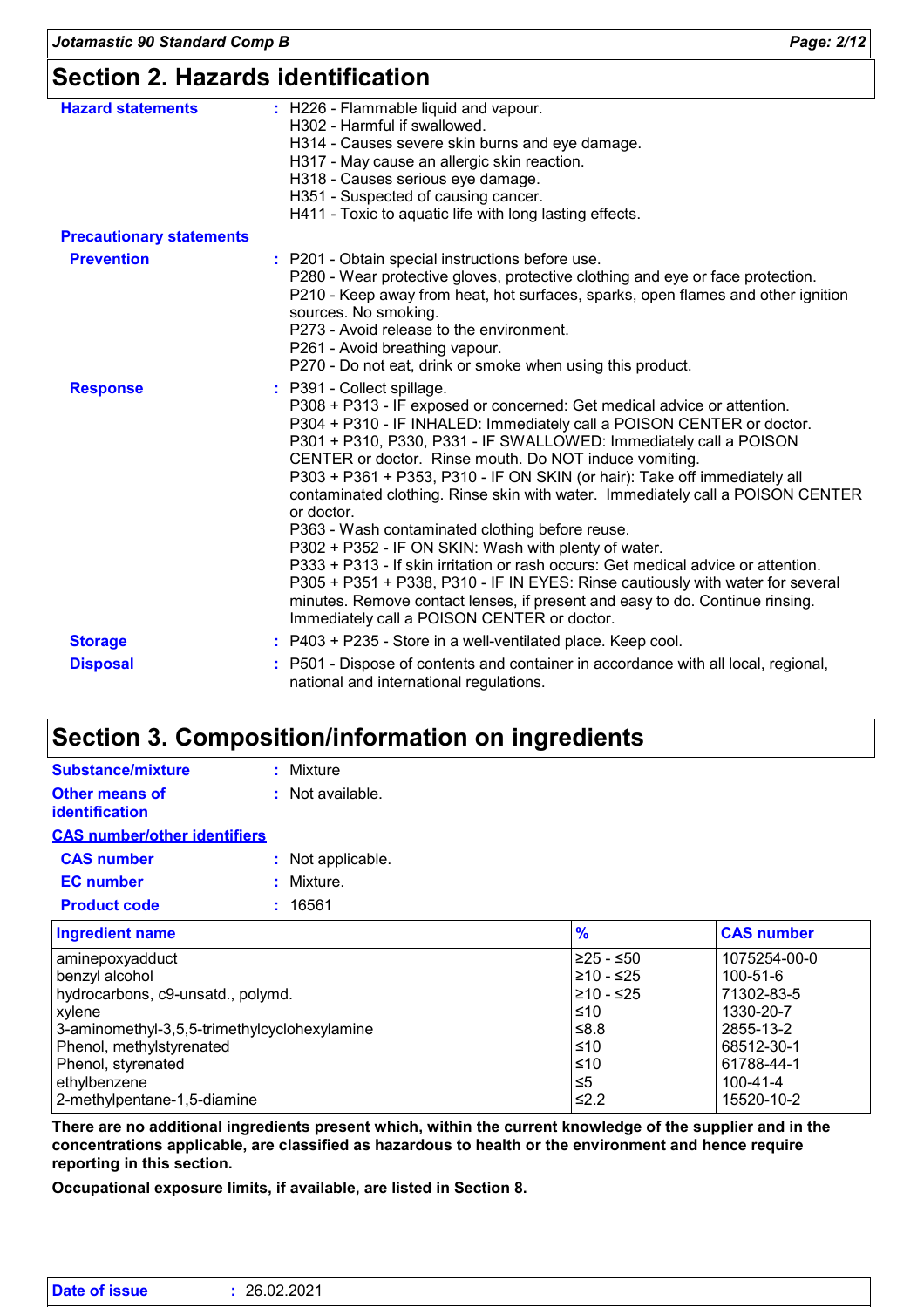### **Section 4. First aid measures**

| <b>Description of necessary first aid measures</b> |                                                                                                                                                                                                                                                                                                                                                                                                                                                                                                                                                                                                                                                                                                                                                                                                                                                                                                               |
|----------------------------------------------------|---------------------------------------------------------------------------------------------------------------------------------------------------------------------------------------------------------------------------------------------------------------------------------------------------------------------------------------------------------------------------------------------------------------------------------------------------------------------------------------------------------------------------------------------------------------------------------------------------------------------------------------------------------------------------------------------------------------------------------------------------------------------------------------------------------------------------------------------------------------------------------------------------------------|
| <b>Eye contact</b>                                 | : Get medical attention immediately. Call a poison center or physician. Immediately<br>flush eyes with plenty of water, occasionally lifting the upper and lower eyelids.<br>Check for and remove any contact lenses. Continue to rinse for at least 10 minutes.<br>Chemical burns must be treated promptly by a physician.                                                                                                                                                                                                                                                                                                                                                                                                                                                                                                                                                                                   |
| <b>Inhalation</b>                                  | Get medical attention immediately. Call a poison center or physician. Remove<br>victim to fresh air and keep at rest in a position comfortable for breathing. If it is<br>suspected that fumes are still present, the rescuer should wear an appropriate mask<br>or self-contained breathing apparatus. If not breathing, if breathing is irregular or if<br>respiratory arrest occurs, provide artificial respiration or oxygen by trained personnel.<br>It may be dangerous to the person providing aid to give mouth-to-mouth<br>resuscitation. If unconscious, place in recovery position and get medical attention<br>immediately. Maintain an open airway. Loosen tight clothing such as a collar, tie,<br>belt or waistband. In case of inhalation of decomposition products in a fire,<br>symptoms may be delayed. The exposed person may need to be kept under<br>medical surveillance for 48 hours. |
| <b>Skin contact</b>                                | : Get medical attention immediately. Call a poison center or physician. Wash with<br>plenty of soap and water. Remove contaminated clothing and shoes. Wash<br>contaminated clothing thoroughly with water before removing it, or wear gloves.<br>Continue to rinse for at least 10 minutes. Chemical burns must be treated promptly<br>by a physician. In the event of any complaints or symptoms, avoid further exposure.<br>Wash clothing before reuse. Clean shoes thoroughly before reuse.                                                                                                                                                                                                                                                                                                                                                                                                               |
| <b>Ingestion</b>                                   | Get medical attention immediately. Call a poison center or physician. Wash out<br>mouth with water. Remove dentures if any. Remove victim to fresh air and keep at<br>rest in a position comfortable for breathing. If material has been swallowed and the<br>exposed person is conscious, give small quantities of water to drink. Stop if the<br>exposed person feels sick as vomiting may be dangerous. Do not induce vomiting<br>unless directed to do so by medical personnel. If vomiting occurs, the head should<br>be kept low so that vomit does not enter the lungs. Chemical burns must be treated<br>promptly by a physician. Never give anything by mouth to an unconscious person.<br>If unconscious, place in recovery position and get medical attention immediately.<br>Maintain an open airway. Loosen tight clothing such as a collar, tie, belt or<br>waistband.                          |
| Most important symptoms/effects, acute and delayed |                                                                                                                                                                                                                                                                                                                                                                                                                                                                                                                                                                                                                                                                                                                                                                                                                                                                                                               |
| <b>Potential acute health effects</b>              |                                                                                                                                                                                                                                                                                                                                                                                                                                                                                                                                                                                                                                                                                                                                                                                                                                                                                                               |
| <b>Eye contact</b>                                 | : Causes serious eye damage.                                                                                                                                                                                                                                                                                                                                                                                                                                                                                                                                                                                                                                                                                                                                                                                                                                                                                  |
| <b>Inhalation</b>                                  | : No known significant effects or critical hazards.                                                                                                                                                                                                                                                                                                                                                                                                                                                                                                                                                                                                                                                                                                                                                                                                                                                           |
| <b>Skin contact</b>                                | : Causes severe burns. May cause an allergic skin reaction.                                                                                                                                                                                                                                                                                                                                                                                                                                                                                                                                                                                                                                                                                                                                                                                                                                                   |
| <b>Ingestion</b>                                   | : Harmful if swallowed.                                                                                                                                                                                                                                                                                                                                                                                                                                                                                                                                                                                                                                                                                                                                                                                                                                                                                       |
| <b>Over-exposure signs/symptoms</b>                |                                                                                                                                                                                                                                                                                                                                                                                                                                                                                                                                                                                                                                                                                                                                                                                                                                                                                                               |
| <b>Eye contact</b>                                 | : Adverse symptoms may include the following:<br>pain<br>watering<br>redness                                                                                                                                                                                                                                                                                                                                                                                                                                                                                                                                                                                                                                                                                                                                                                                                                                  |
| <b>Inhalation</b>                                  | : No specific data.                                                                                                                                                                                                                                                                                                                                                                                                                                                                                                                                                                                                                                                                                                                                                                                                                                                                                           |
| <b>Skin contact</b>                                | : Adverse symptoms may include the following:<br>pain or irritation<br>redness<br>blistering may occur                                                                                                                                                                                                                                                                                                                                                                                                                                                                                                                                                                                                                                                                                                                                                                                                        |
| <b>Ingestion</b>                                   | Adverse symptoms may include the following:<br>stomach pains                                                                                                                                                                                                                                                                                                                                                                                                                                                                                                                                                                                                                                                                                                                                                                                                                                                  |
|                                                    | Indication of immediate medical attention and special treatment needed, if necessary                                                                                                                                                                                                                                                                                                                                                                                                                                                                                                                                                                                                                                                                                                                                                                                                                          |
| <b>Notes to physician</b>                          | : In case of inhalation of decomposition products in a fire, symptoms may be delayed.<br>The exposed person may need to be kept under medical surveillance for 48 hours.                                                                                                                                                                                                                                                                                                                                                                                                                                                                                                                                                                                                                                                                                                                                      |
| <b>Specific treatments</b>                         | : No specific treatment.                                                                                                                                                                                                                                                                                                                                                                                                                                                                                                                                                                                                                                                                                                                                                                                                                                                                                      |
| <b>Protection of first-aiders</b>                  | : No action shall be taken involving any personal risk or without suitable training. If it<br>is suspected that fumes are still present, the rescuer should wear an appropriate<br>mask or self-contained breathing apparatus. It may be dangerous to the person<br>providing aid to give mouth-to-mouth resuscitation. Wash contaminated clothing<br>thoroughly with water before removing it, or wear gloves.                                                                                                                                                                                                                                                                                                                                                                                                                                                                                               |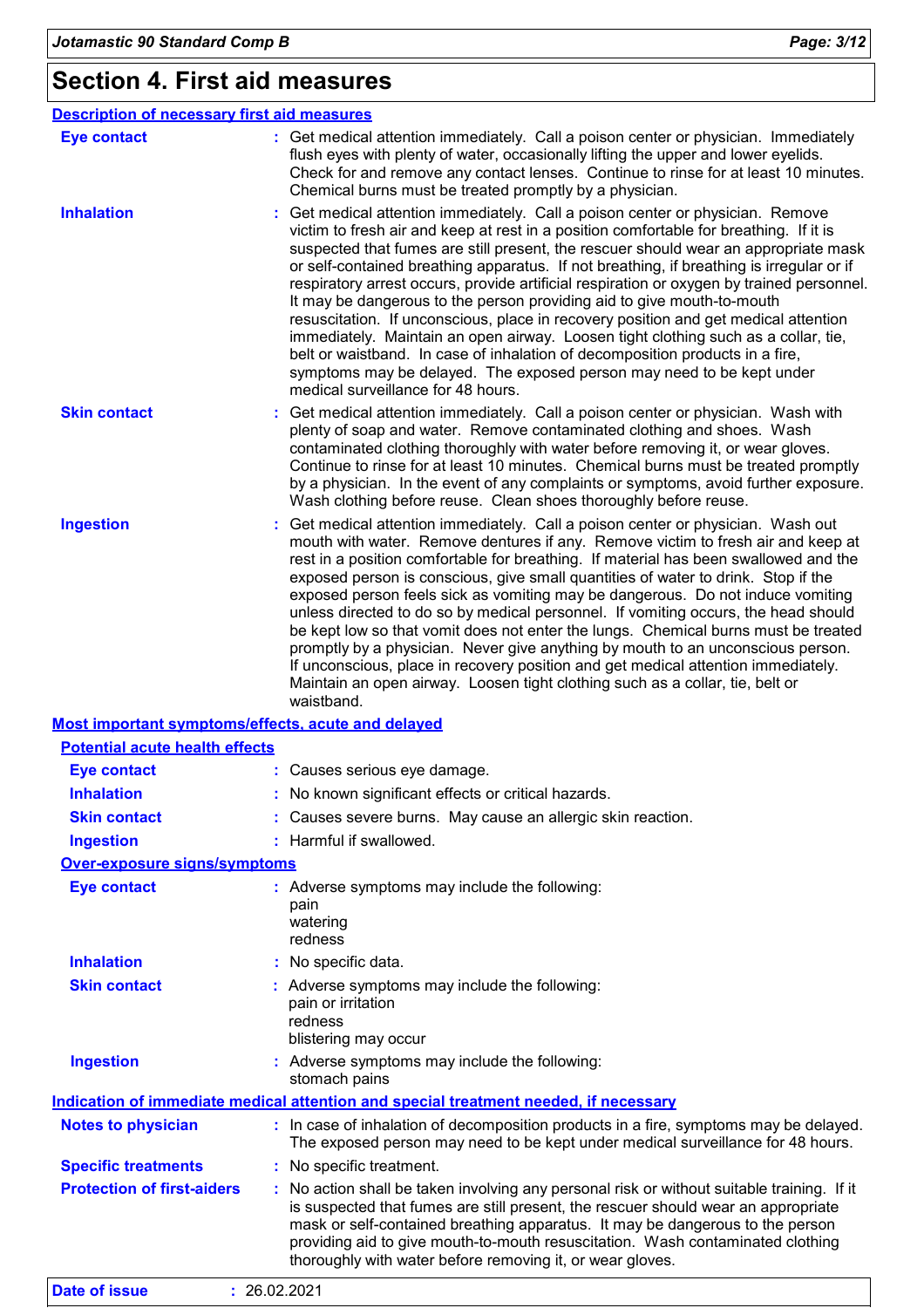### **Section 4. First aid measures**

**See toxicological information (Section 11)**

### **Section 5. Firefighting measures**

| <b>Extinguishing media</b>                               |                                                                                                                                                                                                                                                                                                                                                                                                                                  |
|----------------------------------------------------------|----------------------------------------------------------------------------------------------------------------------------------------------------------------------------------------------------------------------------------------------------------------------------------------------------------------------------------------------------------------------------------------------------------------------------------|
| <b>Suitable extinguishing</b><br>media                   | : Use dry chemical, $CO2$ , water spray (fog) or foam.                                                                                                                                                                                                                                                                                                                                                                           |
| <b>Unsuitable extinguishing</b><br>media                 | : Do not use water jet.                                                                                                                                                                                                                                                                                                                                                                                                          |
| <b>Specific hazards arising</b><br>from the chemical     | : Flammable liquid and vapour. Runoff to sewer may create fire or explosion hazard.<br>In a fire or if heated, a pressure increase will occur and the container may burst, with<br>the risk of a subsequent explosion. This material is toxic to aquatic life with long<br>lasting effects. Fire water contaminated with this material must be contained and<br>prevented from being discharged to any waterway, sewer or drain. |
| <b>Hazardous thermal</b><br>decomposition products       | : Decomposition products may include the following materials:<br>carbon dioxide<br>carbon monoxide<br>nitrogen oxides                                                                                                                                                                                                                                                                                                            |
| <b>Special protective actions</b><br>for fire-fighters   | : Promptly isolate the scene by removing all persons from the vicinity of the incident if<br>there is a fire. No action shall be taken involving any personal risk or without<br>suitable training. Move containers from fire area if this can be done without risk.<br>Use water spray to keep fire-exposed containers cool.                                                                                                    |
| <b>Special protective</b><br>equipment for fire-fighters | : Fire-fighters should wear appropriate protective equipment and self-contained<br>breathing apparatus (SCBA) with a full face-piece operated in positive pressure<br>mode.                                                                                                                                                                                                                                                      |

### **Section 6. Accidental release measures**

|                                                             | <b>Personal precautions, protective equipment and emergency procedures</b>                                                                                                                                                                                                                                                                                                                                                                                                                                                                                                                                                                                                                                                                                              |
|-------------------------------------------------------------|-------------------------------------------------------------------------------------------------------------------------------------------------------------------------------------------------------------------------------------------------------------------------------------------------------------------------------------------------------------------------------------------------------------------------------------------------------------------------------------------------------------------------------------------------------------------------------------------------------------------------------------------------------------------------------------------------------------------------------------------------------------------------|
| For non-emergency<br>personnel                              | : No action shall be taken involving any personal risk or without suitable training.<br>Evacuate surrounding areas. Keep unnecessary and unprotected personnel from<br>entering. Do not touch or walk through spilt material. Shut off all ignition sources.<br>No flares, smoking or flames in hazard area. Do not breathe vapour or mist.<br>Provide adequate ventilation. Wear appropriate respirator when ventilation is<br>inadequate. Put on appropriate personal protective equipment.                                                                                                                                                                                                                                                                           |
|                                                             | For emergency responders : If specialised clothing is required to deal with the spillage, take note of any<br>information in Section 8 on suitable and unsuitable materials. See also the<br>information in "For non-emergency personnel".                                                                                                                                                                                                                                                                                                                                                                                                                                                                                                                              |
| <b>Environmental precautions</b>                            | : Avoid dispersal of spilt material and runoff and contact with soil, waterways, drains<br>and sewers. Inform the relevant authorities if the product has caused environmental<br>pollution (sewers, waterways, soil or air). Water polluting material. May be harmful<br>to the environment if released in large quantities. Collect spillage.                                                                                                                                                                                                                                                                                                                                                                                                                         |
| <b>Methods and material for containment and cleaning up</b> |                                                                                                                                                                                                                                                                                                                                                                                                                                                                                                                                                                                                                                                                                                                                                                         |
| <b>Small spill</b>                                          | : Stop leak if without risk. Move containers from spill area. Use spark-proof tools and<br>explosion-proof equipment. Dilute with water and mop up if water-soluble.<br>Alternatively, or if water-insoluble, absorb with an inert dry material and place in an<br>appropriate waste disposal container. Dispose of via a licensed waste disposal<br>contractor.                                                                                                                                                                                                                                                                                                                                                                                                        |
| <b>Large spill</b>                                          | : Stop leak if without risk. Move containers from spill area. Use spark-proof tools and<br>explosion-proof equipment. Approach the release from upwind. Prevent entry into<br>sewers, water courses, basements or confined areas. Wash spillages into an<br>effluent treatment plant or proceed as follows. Contain and collect spillage with non-<br>combustible, absorbent material e.g. sand, earth, vermiculite or diatomaceous earth<br>and place in container for disposal according to local regulations (see Section 13).<br>Dispose of via a licensed waste disposal contractor. Contaminated absorbent<br>material may pose the same hazard as the spilt product. Note: see Section 1 for<br>emergency contact information and Section 13 for waste disposal. |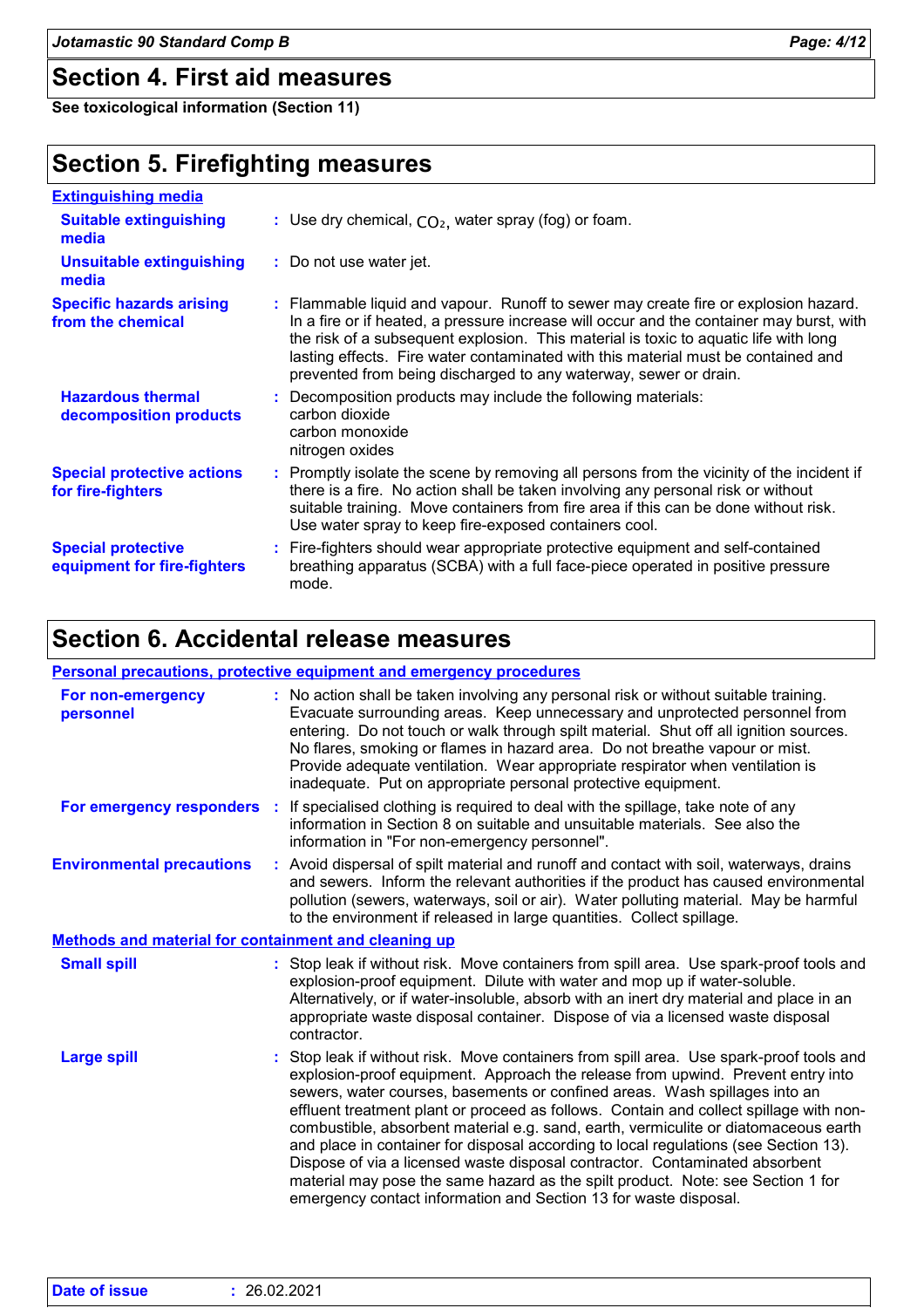### **Section 7. Handling and storage**

| <b>Precautions for safe handling</b>                                      |                                                                                                                                                                                                                                                                                                                                                                                                                                                                                                                                                                                                                                                                                                                                                                                                                                                                                                                                                                                                                                                                                                                                                                          |
|---------------------------------------------------------------------------|--------------------------------------------------------------------------------------------------------------------------------------------------------------------------------------------------------------------------------------------------------------------------------------------------------------------------------------------------------------------------------------------------------------------------------------------------------------------------------------------------------------------------------------------------------------------------------------------------------------------------------------------------------------------------------------------------------------------------------------------------------------------------------------------------------------------------------------------------------------------------------------------------------------------------------------------------------------------------------------------------------------------------------------------------------------------------------------------------------------------------------------------------------------------------|
| <b>Protective measures</b>                                                | : Put on appropriate personal protective equipment (see Section 8). Persons with a<br>history of skin sensitization problems should not be employed in any process in<br>which this product is used. Avoid exposure - obtain special instructions before use.<br>Do not handle until all safety precautions have been read and understood. Do not<br>get in eyes or on skin or clothing. Do not breathe vapour or mist. Do not ingest.<br>Avoid release to the environment. Use only with adequate ventilation. Wear<br>appropriate respirator when ventilation is inadequate. Do not enter storage areas<br>and confined spaces unless adequately ventilated. Keep in the original container or<br>an approved alternative made from a compatible material, kept tightly closed when<br>not in use. Store and use away from heat, sparks, open flame or any other ignition<br>source. Use explosion-proof electrical (ventilating, lighting and material handling)<br>equipment. Use only non-sparking tools. Take precautionary measures against<br>electrostatic discharges. Empty containers retain product residue and can be<br>hazardous. Do not reuse container. |
| <b>Advice on general</b><br>occupational hygiene                          | : Eating, drinking and smoking should be prohibited in areas where this material is<br>handled, stored and processed. Workers should wash hands and face before<br>eating, drinking and smoking. Remove contaminated clothing and protective<br>equipment before entering eating areas. See also Section 8 for additional<br>information on hygiene measures.                                                                                                                                                                                                                                                                                                                                                                                                                                                                                                                                                                                                                                                                                                                                                                                                            |
| <b>Conditions for safe storage,</b><br>including any<br>incompatibilities | Store in accordance with local regulations. Store in a segregated and approved<br>area. Store in original container protected from direct sunlight in a dry, cool and well-<br>ventilated area, away from incompatible materials (see Section 10) and food and<br>drink. Store locked up. Eliminate all ignition sources. Separate from oxidising<br>materials. Keep container tightly closed and sealed until ready for use. Containers<br>that have been opened must be carefully resealed and kept upright to prevent<br>leakage. Do not store in unlabelled containers. Use appropriate containment to<br>avoid environmental contamination. See Section 10 for incompatible materials<br>before handling or use.                                                                                                                                                                                                                                                                                                                                                                                                                                                    |

### **Section 8. Exposure controls/personal protection**

#### **Control parameters**

#### **Occupational exposure limits**

| <b>Ingredient name</b>                            |                                                                                                                                                                                                                                                                                                                                 | <b>Exposure limits</b>                                                                                                                                                                                                                                                                                                                                                                                                                                                              |  |
|---------------------------------------------------|---------------------------------------------------------------------------------------------------------------------------------------------------------------------------------------------------------------------------------------------------------------------------------------------------------------------------------|-------------------------------------------------------------------------------------------------------------------------------------------------------------------------------------------------------------------------------------------------------------------------------------------------------------------------------------------------------------------------------------------------------------------------------------------------------------------------------------|--|
| xylene<br>ethylbenzene                            | GBZ 2.1 (China, 8/2019).<br>PC-STEL: 100 mg/m <sup>3</sup> 15 minutes.<br>PC-TWA: 50 mg/m <sup>3</sup> 8 hours.<br>GBZ 2.1 (China, 8/2019).<br>PC-TWA: 100 mg/m <sup>3</sup> 8 hours.<br>PC-STEL: 150 mg/m <sup>3</sup> 15 minutes.                                                                                             |                                                                                                                                                                                                                                                                                                                                                                                                                                                                                     |  |
| <b>Recommended monitoring</b><br>procedures       |                                                                                                                                                                                                                                                                                                                                 | If this product contains ingredients with exposure limits, personal, workplace<br>atmosphere or biological monitoring may be required to determine the effectiveness<br>of the ventilation or other control measures and/or the necessity to use respiratory<br>protective equipment. Reference should be made to appropriate monitoring<br>standards. Reference to national guidance documents for methods for the<br>determination of hazardous substances will also be required. |  |
| <b>Appropriate engineering</b><br><b>controls</b> |                                                                                                                                                                                                                                                                                                                                 | : Use only with adequate ventilation. Use process enclosures, local exhaust<br>ventilation or other engineering controls to keep worker exposure to airborne<br>contaminants below any recommended or statutory limits. The engineering controls<br>also need to keep gas, vapour or dust concentrations below any lower explosive<br>limits. Use explosion-proof ventilation equipment.                                                                                            |  |
| <b>Environmental exposure</b><br><b>controls</b>  | : Emissions from ventilation or work process equipment should be checked to ensure<br>they comply with the requirements of environmental protection legislation. In some<br>cases, fume scrubbers, filters or engineering modifications to the process<br>equipment will be necessary to reduce emissions to acceptable levels. |                                                                                                                                                                                                                                                                                                                                                                                                                                                                                     |  |
| <b>Individual protection measures</b>             |                                                                                                                                                                                                                                                                                                                                 |                                                                                                                                                                                                                                                                                                                                                                                                                                                                                     |  |

| Date of issue | 26.02.2021 |  |
|---------------|------------|--|
|               |            |  |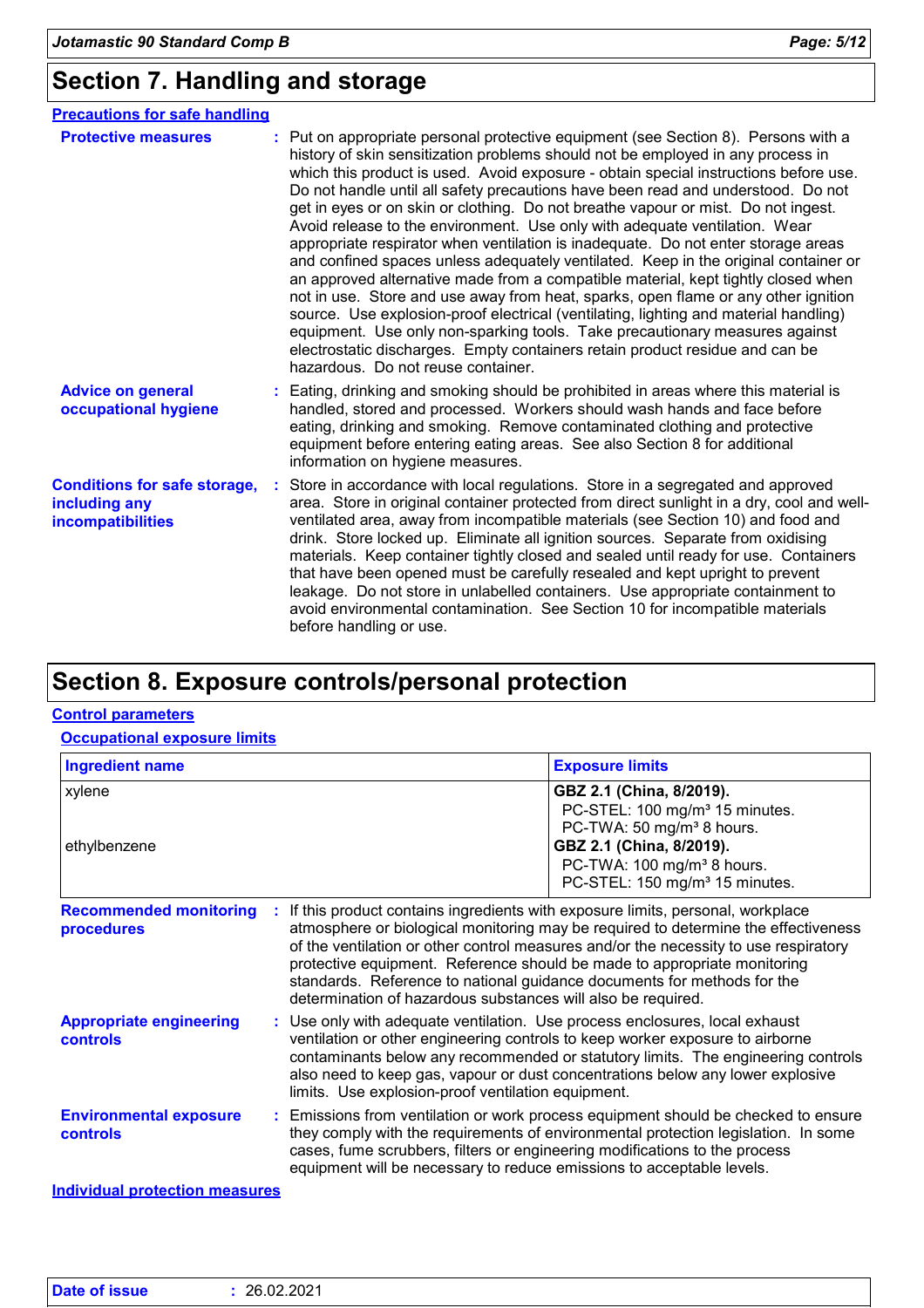### **Section 8. Exposure controls/personal protection**

| <b>Hygiene measures</b>       | : Wash hands, forearms and face thoroughly after handling chemical products, before<br>eating, smoking and using the lavatory and at the end of the working period.<br>Appropriate techniques should be used to remove potentially contaminated clothing.<br>Contaminated work clothing should not be allowed out of the workplace. Wash<br>contaminated clothing before reusing. Ensure that eyewash stations and safety<br>showers are close to the workstation location.                                                                                                                                                                                                                                                                                                                                                                                                                                                                     |
|-------------------------------|-------------------------------------------------------------------------------------------------------------------------------------------------------------------------------------------------------------------------------------------------------------------------------------------------------------------------------------------------------------------------------------------------------------------------------------------------------------------------------------------------------------------------------------------------------------------------------------------------------------------------------------------------------------------------------------------------------------------------------------------------------------------------------------------------------------------------------------------------------------------------------------------------------------------------------------------------|
| <b>Eye protection</b>         | Safety eyewear complying to EN 166 should be used when a risk assessment<br>indicates this is necessary to avoid exposure to liquid splashes, mists, gases or<br>dusts. If contact is possible, the following protection should be worn, unless the<br>assessment indicates a higher degree of protection: chemical splash goggles and/<br>or face shield. If inhalation hazards exist, a full-face respirator may be required<br>instead.                                                                                                                                                                                                                                                                                                                                                                                                                                                                                                      |
| <b>Skin protection</b>        |                                                                                                                                                                                                                                                                                                                                                                                                                                                                                                                                                                                                                                                                                                                                                                                                                                                                                                                                                 |
| <b>Hand protection</b>        | : Chemical-resistant, impervious gloves complying with an approved standard should<br>be worn at all times when handling chemical products if a risk assessment indicates<br>this is necessary. Considering the parameters specified by the glove manufacturer,<br>check during use that the gloves are still retaining their protective properties. It<br>should be noted that the time to breakthrough for any glove material may be<br>different for different glove manufacturers. In the case of mixtures, consisting of<br>several substances, the protection time of the gloves cannot be accurately<br>estimated.                                                                                                                                                                                                                                                                                                                       |
|                               | There is no one glove material or combination of materials that will give unlimited<br>resistance to any individual or combination of chemicals.<br>The breakthrough time must be greater than the end use time of the product.<br>The instructions and information provided by the glove manufacturer on use,<br>storage, maintenance and replacement must be followed.<br>Gloves should be replaced regularly and if there is any sign of damage to the glove<br>material.<br>Always ensure that gloves are free from defects and that they are stored and used<br>correctly.<br>The performance or effectiveness of the glove may be reduced by physical/chemical<br>damage and poor maintenance.<br>Barrier creams may help to protect the exposed areas of the skin but should not be<br>applied once exposure has occurred.<br>Wear suitable gloves tested to EN374.<br>May be used, gloves(breakthrough time) 4 - 8 hours: PVC, neoprene |
|                               | Recommended, gloves(breakthrough time) > 8 hours: 4H, Teflon, fluor rubber,<br>Viton®, polyvinyl alcohol (PVA), nitrile rubber, butyl rubber                                                                                                                                                                                                                                                                                                                                                                                                                                                                                                                                                                                                                                                                                                                                                                                                    |
| <b>Body protection</b>        | : Personal protective equipment for the body should be selected based on the task<br>being performed and the risks involved and should be approved by a specialist<br>before handling this product. When there is a risk of ignition from static electricity,<br>wear anti-static protective clothing. For the greatest protection from static<br>discharges, clothing should include anti-static overalls, boots and gloves.                                                                                                                                                                                                                                                                                                                                                                                                                                                                                                                   |
| <b>Other skin protection</b>  | : Appropriate footwear and any additional skin protection measures should be<br>selected based on the task being performed and the risks involved and should be<br>approved by a specialist before handling this product.                                                                                                                                                                                                                                                                                                                                                                                                                                                                                                                                                                                                                                                                                                                       |
| <b>Respiratory protection</b> | Based on the hazard and potential for exposure, select a respirator that meets the<br>appropriate standard or certification. Respirators must be used according to a<br>respiratory protection program to ensure proper fitting, training, and other important<br>aspects of use.                                                                                                                                                                                                                                                                                                                                                                                                                                                                                                                                                                                                                                                               |

### **Section 9. Physical and chemical properties**

| <b>Appearance</b>      |                    |
|------------------------|--------------------|
| <b>Physical state</b>  | : Liquid.          |
| <b>Colour</b>          | : Various colours. |
| <b>Odour</b>           | : Characteristic.  |
| <b>Odour threshold</b> | : Not available.   |
| pH                     | : Not applicable.  |
| <b>Melting point</b>   | : Not applicable.  |
| <b>Date of issue</b>   | : 26.02.2021       |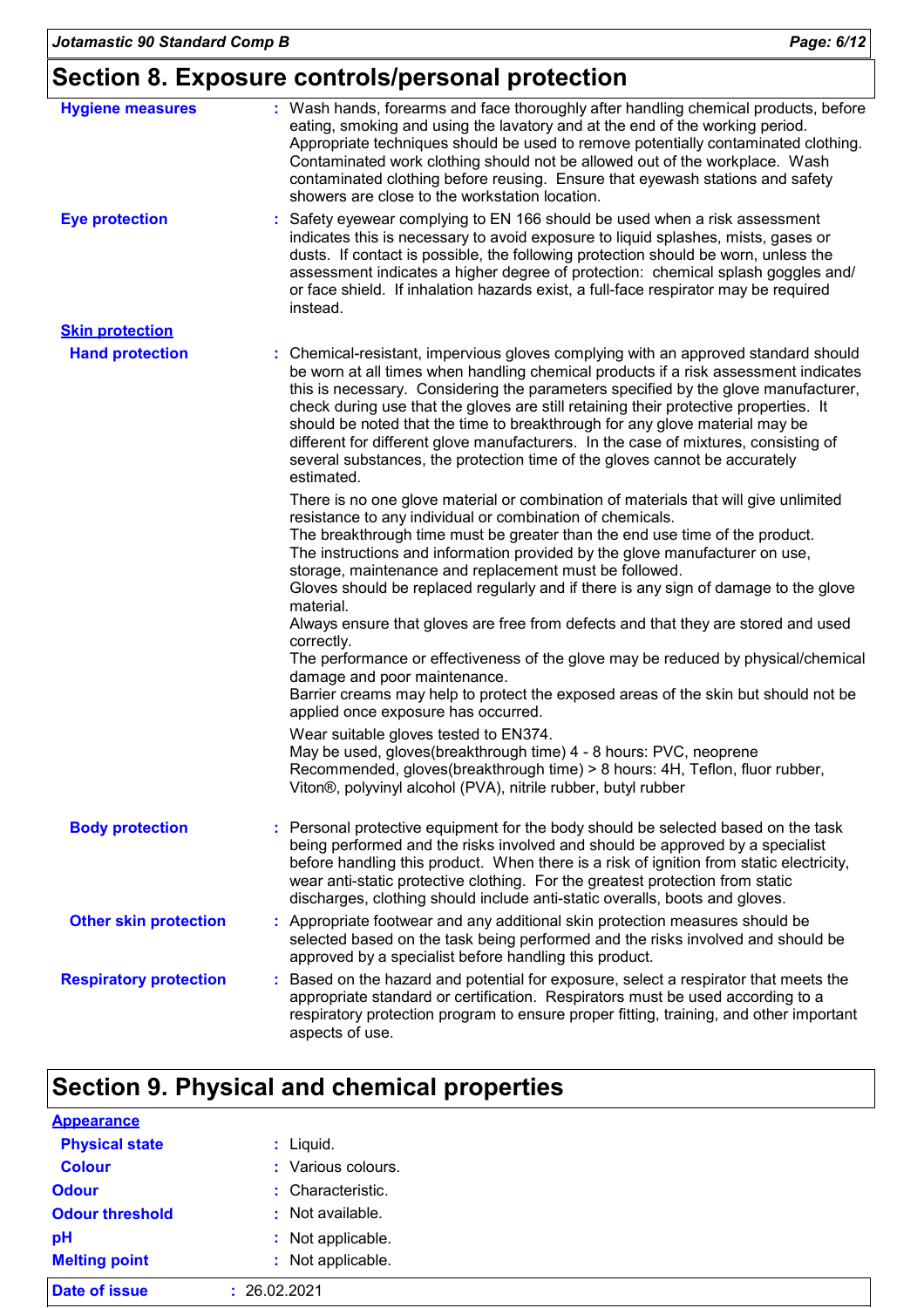### **Section 9. Physical and chemical properties**

| <b>Boiling point</b>                              | : Lowest known value: $136.1^{\circ}$ C (277 $^{\circ}$ F) (ethylbenzene). Weighted average: 228.19 $^{\circ}$ C<br>$(442.7^{\circ}F)$ |
|---------------------------------------------------|----------------------------------------------------------------------------------------------------------------------------------------|
| <b>Flash point</b>                                | : Closed cup: 39°C (102.2°F)                                                                                                           |
| <b>Burning time</b>                               | : Not applicable.                                                                                                                      |
| <b>Burning rate</b>                               | : Not applicable.                                                                                                                      |
| <b>Evaporation rate</b>                           | : Highest known value: 0.84 (ethylbenzene) Weighted average: 0.37 compared with<br>butyl acetate                                       |
| <b>Flammability (solid, gas)</b>                  | : Not applicable.                                                                                                                      |
| Lower and upper explosive<br>(flammable) limits   | $: 0.8 - 13\%$                                                                                                                         |
| <b>Vapour pressure</b>                            | : Highest known value: 1.2 kPa (9.3 mm Hg) (at $20^{\circ}$ C) (ethylbenzene). Weighted<br>average: 0.22 kPa (1.65 mm Hg) (at 20°C)    |
| <b>Vapour density</b>                             | : Highest known value: $3.7$ (Air = 1) (benzyl alcohol). Weighted average: $3.7$ (Air =<br>1)                                          |
| <b>Relative density</b>                           | : $1.01$ g/cm <sup>3</sup>                                                                                                             |
| <b>Solubility</b>                                 | : Insoluble in the following materials: cold water and hot water.                                                                      |
| <b>Partition coefficient: n-</b><br>octanol/water | : Not available.                                                                                                                       |
| <b>Auto-ignition temperature</b>                  | : Lowest known value: >375°C (>707°F) (hydrocarbons, c9-unsatd., polymd.).                                                             |
| <b>Decomposition temperature</b>                  | : Not available.                                                                                                                       |
| <b>SADT</b>                                       | : Not available.                                                                                                                       |
| <b>Viscosity</b>                                  | : Kinematic (40°C): >0.205 cm <sup>2</sup> /s (>20.5 mm <sup>2</sup> /s)                                                               |

### **Section 10. Stability and reactivity**

| <b>Reactivity</b>                                   | : No specific test data related to reactivity available for this product or its ingredients.                                                                                 |
|-----------------------------------------------------|------------------------------------------------------------------------------------------------------------------------------------------------------------------------------|
| <b>Chemical stability</b>                           | : The product is stable.                                                                                                                                                     |
| <b>Possibility of hazardous</b><br><b>reactions</b> | : Under normal conditions of storage and use, hazardous reactions will not occur.                                                                                            |
| <b>Conditions to avoid</b>                          | : Avoid all possible sources of ignition (spark or flame). Do not pressurise, cut, weld,<br>braze, solder, drill, grind or expose containers to heat or sources of ignition. |
| <b>Incompatible materials</b>                       | : Keep away from the following materials to prevent strong exothermic reactions:<br>oxidising agents, strong alkalis, strong acids.                                          |
| <b>Hazardous decomposition</b><br>products          | : Under normal conditions of storage and use, hazardous decomposition products<br>should not be produced.                                                                    |
|                                                     |                                                                                                                                                                              |

Fine dust clouds may form explosive mixtures with air.

### **Section 11. Toxicological information**

### **Information on toxicological effects**

|  | <b>Acute toxicity</b> |  |  |
|--|-----------------------|--|--|
|  |                       |  |  |

| <b>Product/ingredient name</b> | <b>Result</b>                 | <b>Species</b> | <b>Dose</b>   | <b>Exposure</b> |
|--------------------------------|-------------------------------|----------------|---------------|-----------------|
| benzyl alcohol                 | LD50 Oral                     | Rat            | 1230 mg/kg    |                 |
| xylene                         | <b>LC50 Inhalation Vapour</b> | Rat            | $20$ mg/l     | 4 hours         |
|                                | LD50 Oral                     | Rat            | 4300 mg/kg    |                 |
|                                | <b>TDLo Dermal</b>            | Rabbit         | 4300 mg/kg    |                 |
| 3-aminomethyl-                 | LD50 Oral                     | Rat            | 1030 mg/kg    |                 |
| 3,5,5-trimethylcyclohexylamine |                               |                |               |                 |
| Phenol, styrenated             | LD50 Dermal                   | Rabbit         | $>5010$ mg/kg |                 |
|                                | LD50 Oral                     | Rat            | 2500 mg/kg    |                 |
| ethylbenzene                   | <b>LC50 Inhalation Vapour</b> | Rat - Male     | 17.8 mg/l     | 4 hours         |
|                                | LD50 Dermal                   | Rabbit         | >5000 mg/kg   |                 |
|                                | LD50 Oral                     | Rat            | 3500 mg/kg    |                 |
| 2-methylpentane-               | LD50 Oral                     | Rat            | 1690 mg/kg    |                 |
| 1,5-diamine                    |                               |                |               |                 |

**Irritation/Corrosion**

| <b>Date of issue</b> | : 26.02.2021 |
|----------------------|--------------|
|----------------------|--------------|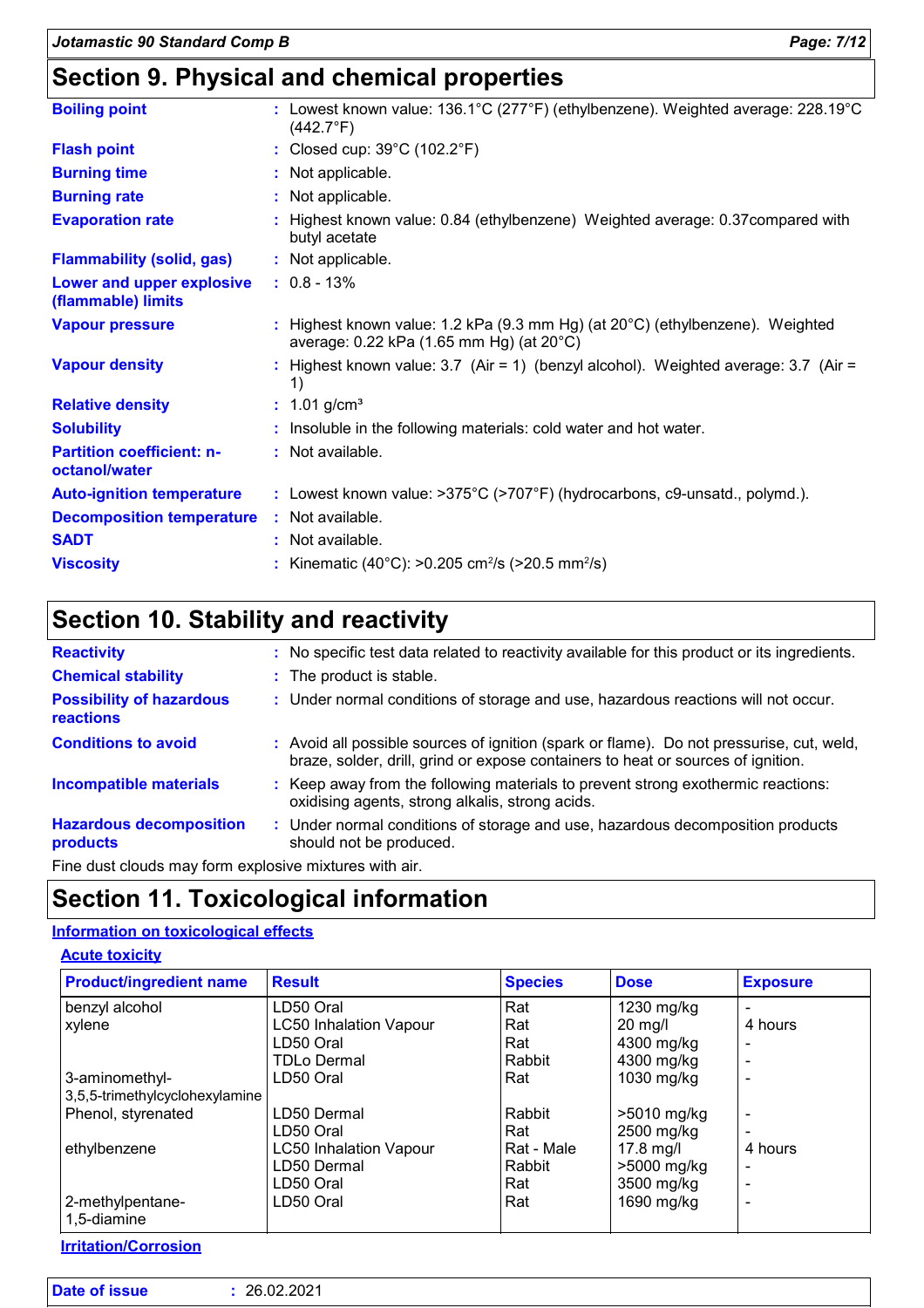### **Section 11. Toxicological information**

| <b>Product/ingredient name</b>  | <b>Result</b>          | <b>Species</b>                     | <b>Score</b> | <b>Exposure</b>           | <b>Observation</b> |
|---------------------------------|------------------------|------------------------------------|--------------|---------------------------|--------------------|
| aminepoxyadduct                 | Eyes - Irritant        | Mammal -<br>species<br>unspecified |              |                           |                    |
| benzyl alcohol                  | Eyes - Mild irritant   | Mammal -<br>species<br>unspecified |              |                           |                    |
| xylene                          | Eyes - Mild irritant   | Rabbit                             |              | 87 milligrams             |                    |
|                                 | Skin - Mild irritant   | Rat                                |              | 8 hours 60<br>microliters |                    |
| Phenol, methylstyrenated        | Skin - Mild irritant   | Mammal -<br>species<br>unspecified |              |                           |                    |
| Phenol, styrenated              | Eyes - Mild irritant   | Rabbit                             |              | 0.1 Mililiters            |                    |
|                                 | Skin - Mild irritant   | Rabbit                             |              | I0.5 Mililiters           |                    |
|                                 | Skin - Mild irritant   | Mammal -<br>species<br>unspecified |              |                           |                    |
| 2-methylpentane-<br>1,5-diamine | Eyes - Severe irritant | Rabbit                             |              | 0.1 Mililiters            |                    |
|                                 | Skin - Severe irritant | Rabbit                             |              | 0.5 Mililiters            |                    |

#### **Sensitisation**

| <b>Product/ingredient name</b>                   | <b>Route of</b><br>exposure | <b>Species</b>                  | <b>Result</b> |
|--------------------------------------------------|-----------------------------|---------------------------------|---------------|
| aminepoxyadduct                                  | skin                        | Mammal - species<br>unspecified | Sensitising   |
| hydrocarbons,<br>C9-unsaturated, polymerized     | skin                        | Mammal - species<br>unspecified | Sensitising   |
| 3-aminomethyl-<br>3,5,5-trimethylcyclohexylamine | skin                        | Mammal - species<br>unspecified | Sensitising   |
| Phenol, methylstyrenated                         | skin                        | Mammal - species<br>unspecified | Sensitising   |
| Phenol, styrenated                               | skin                        | Mammal - species<br>unspecified | Sensitising   |

#### **Mutagenicity**

Not available.

#### **Carcinogenicity**

Not available.

#### **Reproductive toxicity**

Not available.

#### **Teratogenicity**

Not available.

#### **Specific target organ toxicity (single exposure)**

| <b>Name</b>                 | <b>Category</b> | <b>Route of</b><br>exposure | <b>Target organs</b>                     |
|-----------------------------|-----------------|-----------------------------|------------------------------------------|
| <b>xylene</b>               | Category 3      |                             | Respiratory tract<br>l irritation        |
| 2-methylpentane-1,5-diamine | Category 3      |                             | Respiratory tract<br><b>l</b> irritation |

#### **Specific target organ toxicity (repeated exposure)**

| <b>Name</b>  | <b>Category</b> | <b>Route of</b><br>exposure | <b>Target organs</b> |
|--------------|-----------------|-----------------------------|----------------------|
| ethylbenzene | Category 2      |                             |                      |

**Aspiration hazard**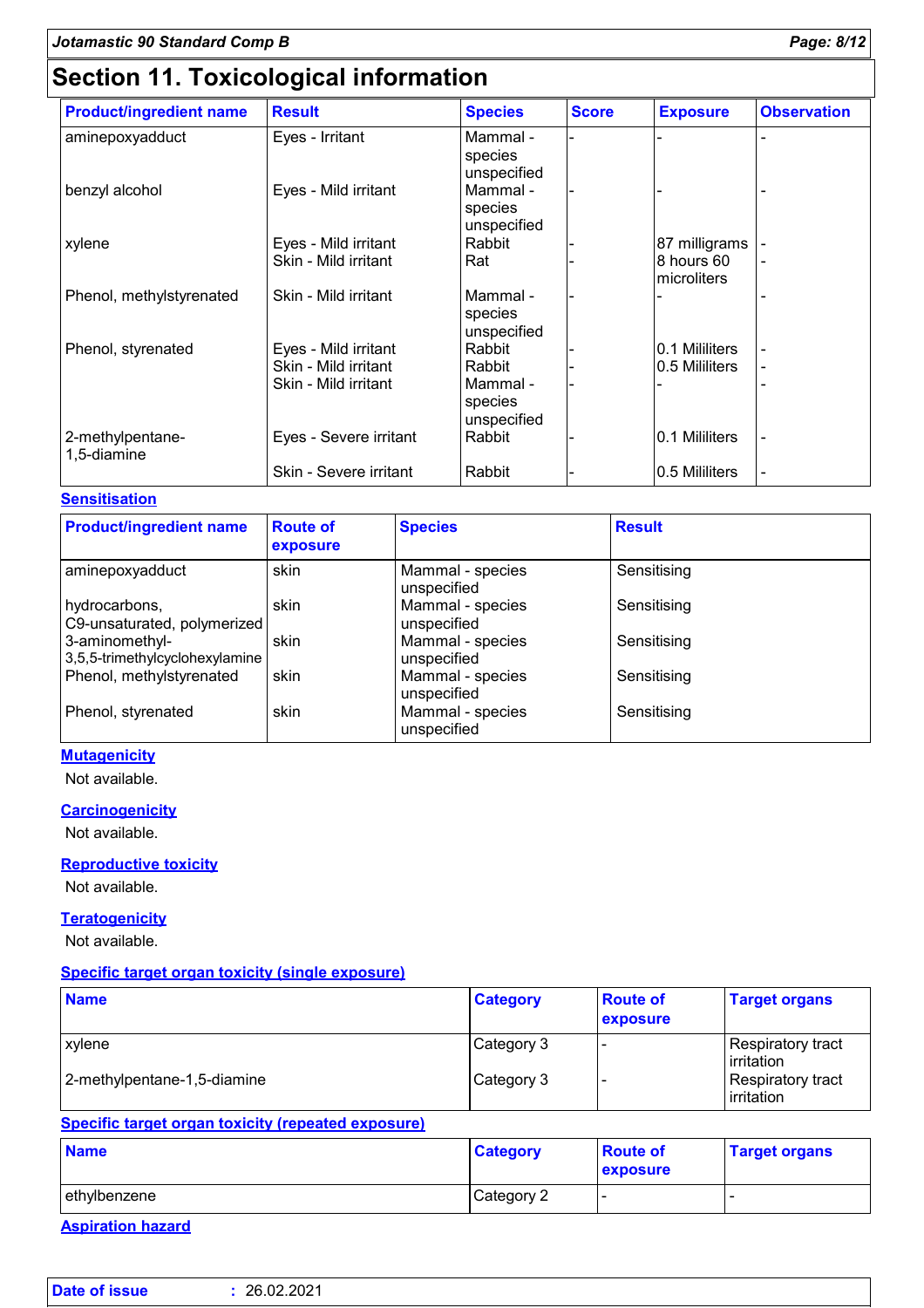## **Section 11. Toxicological information**

| <b>Name</b>  | Result                                |
|--------------|---------------------------------------|
| xvlene       | <b>ASPIRATION HAZARD - Category 1</b> |
| ethylbenzene | <b>ASPIRATION HAZARD - Category 1</b> |

| <b>Information on likely routes : Not available.</b><br>of exposure |                                                                                                          |
|---------------------------------------------------------------------|----------------------------------------------------------------------------------------------------------|
| <b>Potential acute health effects</b>                               |                                                                                                          |
| <b>Eye contact</b>                                                  | : Causes serious eye damage.                                                                             |
| <b>Inhalation</b>                                                   | : No known significant effects or critical hazards.                                                      |
| <b>Skin contact</b>                                                 | : Causes severe burns. May cause an allergic skin reaction.                                              |
| <b>Ingestion</b>                                                    | : Harmful if swallowed.                                                                                  |
|                                                                     | <b>Symptoms related to the physical, chemical and toxicological characteristics</b>                      |
| <b>Eye contact</b>                                                  | : Adverse symptoms may include the following:<br>pain<br>watering<br>redness                             |
| <b>Inhalation</b>                                                   | : No specific data.                                                                                      |
| <b>Skin contact</b>                                                 | : Adverse symptoms may include the following:<br>pain or irritation<br>redness<br>blistering may occur   |
| <b>Ingestion</b>                                                    | : Adverse symptoms may include the following:<br>stomach pains                                           |
|                                                                     | Delayed and immediate effects as well as chronic effects from short and long-term exposure               |
| <b>Short term exposure</b>                                          |                                                                                                          |
| <b>Potential immediate</b><br>effects                               | : Not available.                                                                                         |
| <b>Potential delayed effects</b>                                    | : Not available.                                                                                         |
| <b>Long term exposure</b>                                           |                                                                                                          |
| <b>Potential immediate</b><br>effects                               | : Not available.                                                                                         |
| <b>Potential delayed effects</b>                                    | : Not available.                                                                                         |
| <b>Potential chronic health effects</b>                             |                                                                                                          |
| Not available.                                                      |                                                                                                          |
| <b>General</b>                                                      | : Once sensitized, a severe allergic reaction may occur when subsequently exposed<br>to very low levels. |
| <b>Carcinogenicity</b>                                              | : Suspected of causing cancer. Risk of cancer depends on duration and level of<br>exposure.              |
| <b>Mutagenicity</b>                                                 | : No known significant effects or critical hazards.                                                      |
| <b>Teratogenicity</b>                                               | : No known significant effects or critical hazards.                                                      |
| <b>Developmental effects</b>                                        | : No known significant effects or critical hazards.                                                      |
| <b>Fertility effects</b>                                            | : No known significant effects or critical hazards.                                                      |

#### **Numerical measures of toxicity**

#### **Acute toxicity estimates**

| <b>Route</b>         | <b>ATE value</b>       |
|----------------------|------------------------|
| Oral                 | 1122.99 mg/kg          |
| Dermal               | 5340.58 mg/kg          |
| Inhalation (vapours) | $ 47.45 \text{ mg}/I $ |

| <b>Date of issue</b> | 26.02.2021 |  |  |  |
|----------------------|------------|--|--|--|
|----------------------|------------|--|--|--|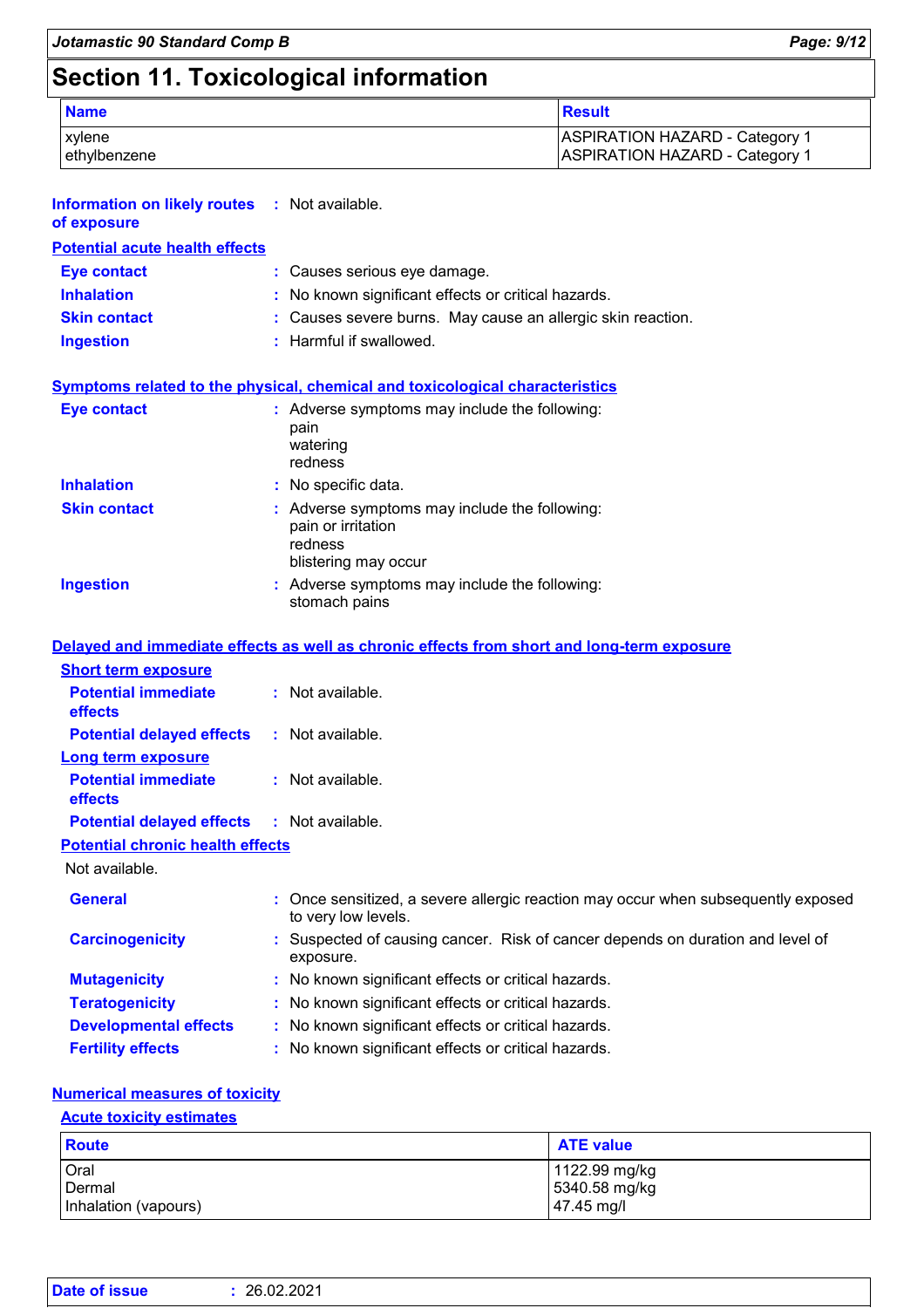### **Section 11. Toxicological information**

### **Section 12. Ecological information**

#### **Toxicity**

| <b>Product/ingredient name</b> | <b>Result</b>                      | <b>Species</b>                             | <b>Exposure</b> |
|--------------------------------|------------------------------------|--------------------------------------------|-----------------|
| aminepoxyadduct                | Acute EC50 8.1 mg/l                | Algae - Pseudokirchneriella<br>subcapitata | 72 hours        |
|                                | Acute EC50 5.7 mg/l                | Daphnia - Daphnia magna                    | 48 hours        |
|                                | Acute LC50 7.9 mg/l                | Fish - Oncorhynchus Mykiss                 | 96 hours        |
| 3-aminomethyl-                 | Acute EC50 17.4 to 21.5 mg/l Fresh | Daphnia - Daphnia magna                    | 48 hours        |
| 3,5,5-trimethylcyclohexylamine | water                              |                                            |                 |
|                                | Acute IC50 37 mg/l                 | Algae                                      | 72 hours        |
| Phenol, styrenated             | Acute EC50 100 mg/l                | Algae                                      | 72 hours        |
|                                | Acute EC50 54 mg/l                 | Daphnia                                    | 48 hours        |
|                                | Acute LC50 25.8 mg/l               | Fish                                       | 96 hours        |
| ethylbenzene                   | Acute EC50 7.2 mg/l                | Algae                                      | 48 hours        |
|                                | Acute EC50 2.93 mg/l               | Daphnia                                    | 48 hours        |
|                                | Acute LC50 4.2 mg/l                | Fish                                       | 96 hours        |

#### **Persistence/degradability**

| <b>Product/ingredient name</b>                                                                    | <b>Test</b>              | <b>Result</b> |                             | <b>Dose</b> |                                                  | <b>Inoculum</b>         |
|---------------------------------------------------------------------------------------------------|--------------------------|---------------|-----------------------------|-------------|--------------------------------------------------|-------------------------|
| aminepoxyadduct                                                                                   |                          |               | 0 % - Not readily - 28 days |             |                                                  |                         |
| <b>Product/ingredient name</b>                                                                    | <b>Aquatic half-life</b> |               | <b>Photolysis</b>           |             |                                                  | <b>Biodegradability</b> |
| aminepoxyadduct<br>benzyl alcohol<br>  xylene<br>3-aminomethyl-<br>3,5,5-trimethylcyclohexylamine |                          |               |                             |             | Not readily<br>Readily<br>Readily<br>Not readily |                         |
| ethylbenzene                                                                                      |                          |               |                             |             | Readily                                          |                         |

#### **Bioaccumulative potential**

| <b>Product/ingredient name</b> | $LogP_{ow}$ | <b>BCF</b>  | <b>Potential</b> |
|--------------------------------|-------------|-------------|------------------|
| benzyl alcohol                 | 0.87        | < 100       | low              |
| hydrocarbons,                  | 3.627       |             | low              |
| C9-unsaturated, polymerized    |             |             |                  |
| xylene                         | 3.12        | 8.1 to 25.9 | low              |
| 3-aminomethyl-                 | 0.99        |             | low              |
| 3,5,5-trimethylcyclohexylamine |             |             |                  |
| Phenol, methylstyrenated       | 3.627       |             | low              |
| ethylbenzene                   | 3.6         |             | low              |

#### **Soil/water partition**  coefficient (Koc) **:** Not available. **Mobility in soil**

**Other adverse effects** : No known significant effects or critical hazards.

### **Section 13. Disposal considerations**

| with the requirements of environmental protection and waste disposal legislation<br>and any regional local authority requirements. Dispose of surplus and non-<br>recyclable products via a licensed waste disposal contractor. Waste should not be<br>disposed of untreated to the sewer unless fully compliant with the requirements of<br>all authorities with jurisdiction. Waste packaging should be recycled. Incineration or | <b>Disposal methods</b> | : The generation of waste should be avoided or minimised wherever possible.<br>Disposal of this product, solutions and any by-products should at all times comply |  |
|-------------------------------------------------------------------------------------------------------------------------------------------------------------------------------------------------------------------------------------------------------------------------------------------------------------------------------------------------------------------------------------------------------------------------------------|-------------------------|-------------------------------------------------------------------------------------------------------------------------------------------------------------------|--|
|-------------------------------------------------------------------------------------------------------------------------------------------------------------------------------------------------------------------------------------------------------------------------------------------------------------------------------------------------------------------------------------------------------------------------------------|-------------------------|-------------------------------------------------------------------------------------------------------------------------------------------------------------------|--|

| Date of issue | : 26.02.2021 |
|---------------|--------------|
|               |              |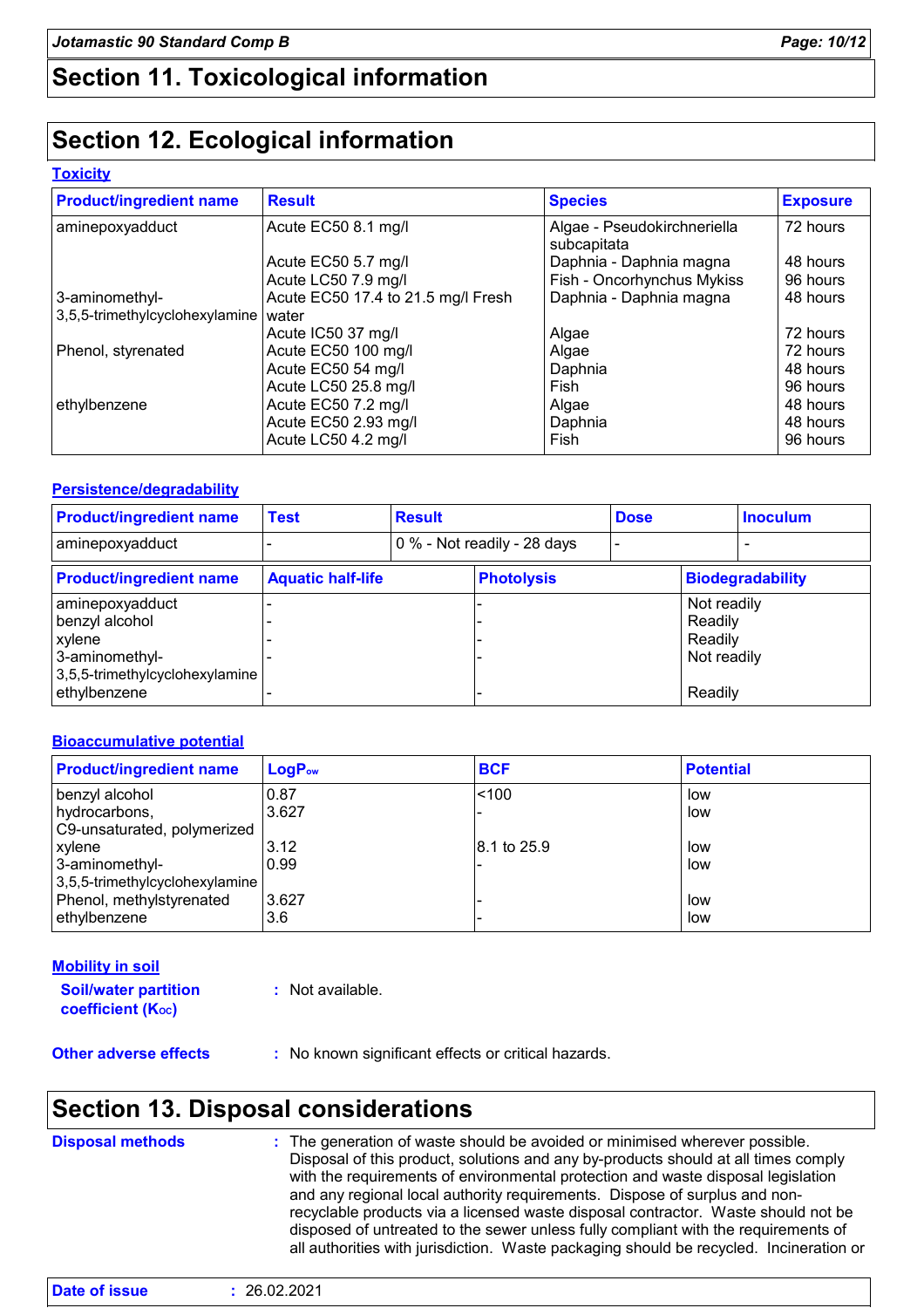landfill should only be considered when recycling is not feasible. This material and its container must be disposed of in a safe way. Care should be taken when handling emptied containers that have not been cleaned or rinsed out. Empty containers or liners may retain some product residues. Vapour from product residues may create a highly flammable or explosive atmosphere inside the container. Do not cut, weld or grind used containers unless they have been cleaned thoroughly internally. Avoid dispersal of spilt material and runoff and contact with soil, waterways, drains and sewers.

### **Section 14. Transport information**

**Transport within user's premises:** always transport in closed containers that are upright and secure. Ensure that persons transporting the product know what to do in the event of an accident or spillage.

|                                           | <b>UN</b>                                                                                                                                                                                                                       | <b>IMDG</b>                                                                                                                                                                                                                     | <b>IATA</b>                                                                                                                                                                                                                     |
|-------------------------------------------|---------------------------------------------------------------------------------------------------------------------------------------------------------------------------------------------------------------------------------|---------------------------------------------------------------------------------------------------------------------------------------------------------------------------------------------------------------------------------|---------------------------------------------------------------------------------------------------------------------------------------------------------------------------------------------------------------------------------|
| <b>UN number</b>                          | <b>UN3469</b>                                                                                                                                                                                                                   | <b>UN3469</b>                                                                                                                                                                                                                   | <b>UN3469</b>                                                                                                                                                                                                                   |
| <b>UN proper</b><br>shipping name         | Paint related material,<br>flammable, corrosive                                                                                                                                                                                 | Paint related material,<br>flammable, corrosive. Marine<br>pollutant (aminepoxyadduct)                                                                                                                                          | Paint related material,<br>flammable, corrosive                                                                                                                                                                                 |
| <b>Transport hazard</b><br>class(es)      | 3(8)                                                                                                                                                                                                                            | 3(8)                                                                                                                                                                                                                            | 3(8)                                                                                                                                                                                                                            |
| <b>Packing group</b>                      | Ш                                                                                                                                                                                                                               | Ш                                                                                                                                                                                                                               | III                                                                                                                                                                                                                             |
| <b>Environmental</b><br>hazards           | Yes. The environmentally<br>hazardous substance mark is<br>not required.                                                                                                                                                        | Yes.                                                                                                                                                                                                                            | Yes. The environmentally<br>hazardous substance mark is<br>not required.                                                                                                                                                        |
| <b>Special</b><br>precautions for<br>user | Transport within user's<br>premises: always transport in<br>closed containers that are<br>upright and secure. Ensure<br>that persons transporting the<br>product know what to do in the<br>event of an accident or<br>spillage. | Transport within user's<br>premises: always transport in<br>closed containers that are<br>upright and secure. Ensure<br>that persons transporting the<br>product know what to do in the<br>event of an accident or<br>spillage. | Transport within user's<br>premises: always transport in<br>closed containers that are<br>upright and secure. Ensure<br>that persons transporting the<br>product know what to do in the<br>event of an accident or<br>spillage. |
| <b>Additional</b><br><b>information</b>   |                                                                                                                                                                                                                                 | The marine pollutant mark is<br>not required when transported<br>in sizes of ≤5 L or ≤5 kg.<br><b>Emergency schedules F-E,</b><br>$S-C$                                                                                         | The environmentally<br>hazardous substance mark<br>may appear if required by<br>other transportation<br>regulations.                                                                                                            |
| <b>Marking</b>                            | : The environmental hazardous / marine pollutant mark is only applicable for packages containing<br>more than 5 litres for liquids and 5 kg for solids.                                                                         |                                                                                                                                                                                                                                 |                                                                                                                                                                                                                                 |
| <b>ADR / RID</b>                          | Tunnel restriction code: (D/E)<br>Hazard identification number: 38                                                                                                                                                              |                                                                                                                                                                                                                                 |                                                                                                                                                                                                                                 |

### **Section 15. Regulatory information**

**Safety, health and environmental regulations specific for the product:**

#### **Law of the People's Republic of China on the Prevention and Control of Occupational Diseases**

Regulations on the Control over Safety of Dangerous Chemicals

Measures for Environmental Management of New Chemical Substances

Law of the People's Republic of China on the Prevention and Control of Environment Pollution Caused by Solid Wastes Safety regulations for the use of chemicals in the workplace

General Rule for Classification and Hazard Communication of Chemicals

Classification and code of dangerous goods

#### **List of Goods banned for Importing**

| <b>Date of issue</b> | 26.02.2021 |  |  |  |
|----------------------|------------|--|--|--|
|----------------------|------------|--|--|--|